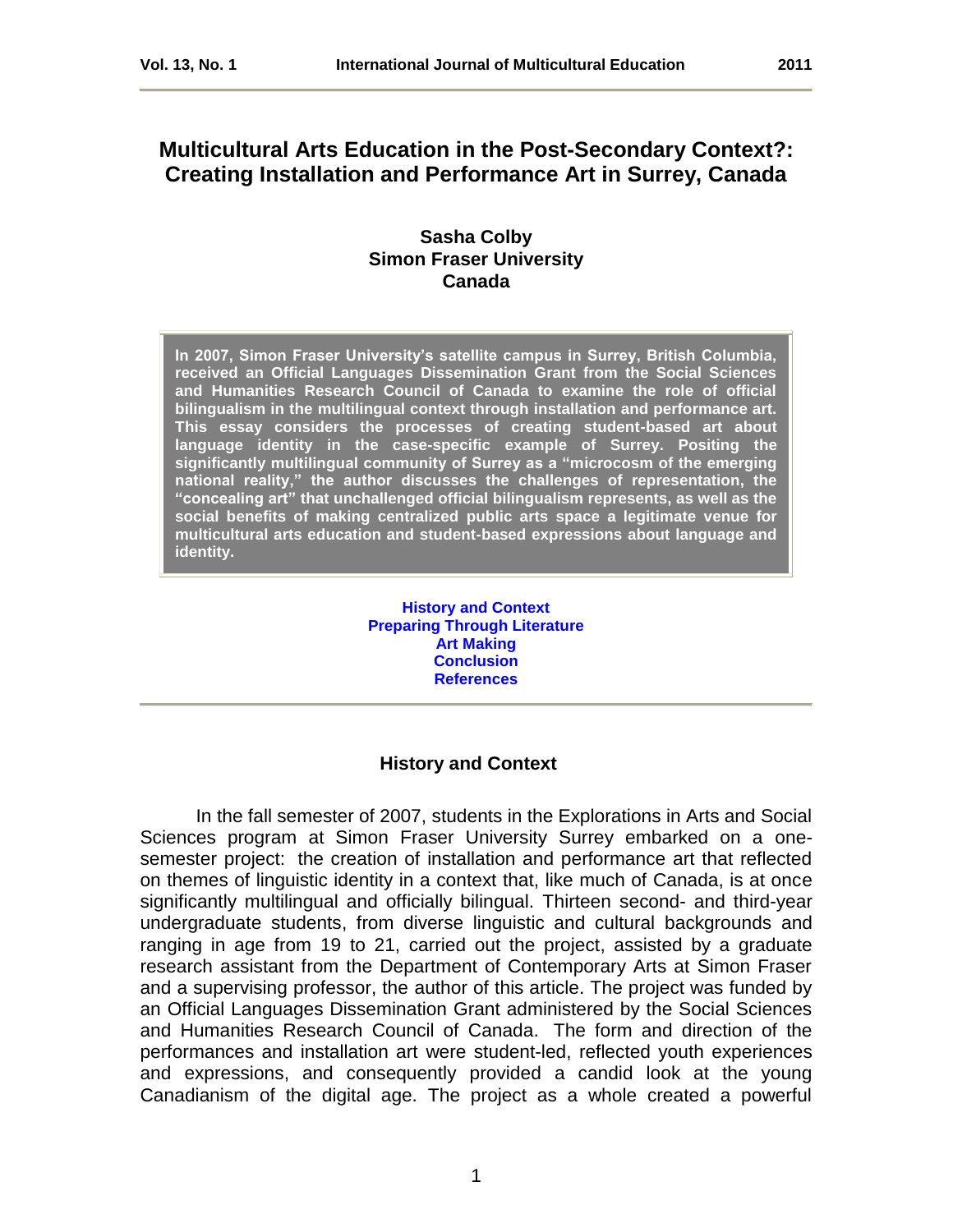confrontation of youth, official bilingualism, and lived multilingualism, as well as the challenges of artistic representation. As a result it yielded unusual insight into the perspectives of youth culture on national and linguistic identities, views that are often under-represented and diverge from visions that have been offered by professional artists and academics. Set against the larger Canadian context, the project poses interesting cultural questions about pluralism, representation, and the role of multicultural arts education in creating spaces for social dialogue.

The *Voicing the Mosaic* project took place within the context of a course called "Explorations 320: Culture, Memory, Writing and Performance." The Explorations Program is an interdisciplinary cohort program at Simon Fraser University Surrey, and Explorations 320 is designed to challenge students to take their theoretical knowledge into the community and have it confronted and enriched by lived experience. The project centered around exploring ideas of diversity, linguistic identity, and arts-based social representation. As a result, it subscribed to what is broadly referred to as multicultural arts education, which several art educators have assessed for both its pedagogical and civic possibilities (Adejumo 2002; Banks & McGee Banks, 2010; Grant & Sleeter, 2007; Stuhr, 1994,1999). At the root of multicultural arts education is the belief that art can be a transformative, empowering mode of learning and expression (Bailey & Desai, 2005; Eisner, 2004; Smith, 2010). In particular, it has been argued that community-based arts projects that bring students into a closer experiential relationship with their daily realities can have a powerful effect on both perception and awareness of their communities (Graham, 2009). Stuhr (1994), who has argued convincingly for the role multicultural arts education can play in social reconstruction, has nonetheless stressed the ways in which not every multicultural arts education practice challenges "dominant power and knowledge structures that tend to create sociocultural inequities" (p. 171). It is only when educational structures themselves accommodate ideas of equity and diversity that they can in turn produce environments that foster democratic and equitable thought and behavior (p. 175). As a result, Stuhr argues, ―Multiculturalism in art education can claim a relationship to radical social reconstruction only in so far as the approach taken and practiced through curriculum design, teaching methods, content, goals and objectives is congruent with this type of belief system" (p. 178). For Stuhr, multicultural arts education that strives to bring about a more inclusive society must therefore be inclusive in its content and structures, with particular emphasis on student-led creative expression and adequate space for diversity in representation.

A good example of a project that embodies the type of multicultural arts education that Stuhr advocates is Mark Graham's *2009 International Stories* Project. During the course of Graham's project, students were sent "into the community to document the experiences and stories of the people who live there" (p. 155). Graham termed this activity "cultural journalism," the documentation of lived histories and testimonies from community members, an approach which seeks to "engender empathy, compassion, and intercultural dialogue, and encourage students and teachers in critical thinking about cultural assumptions and diversity" (p. 155) by connecting with community members, documenting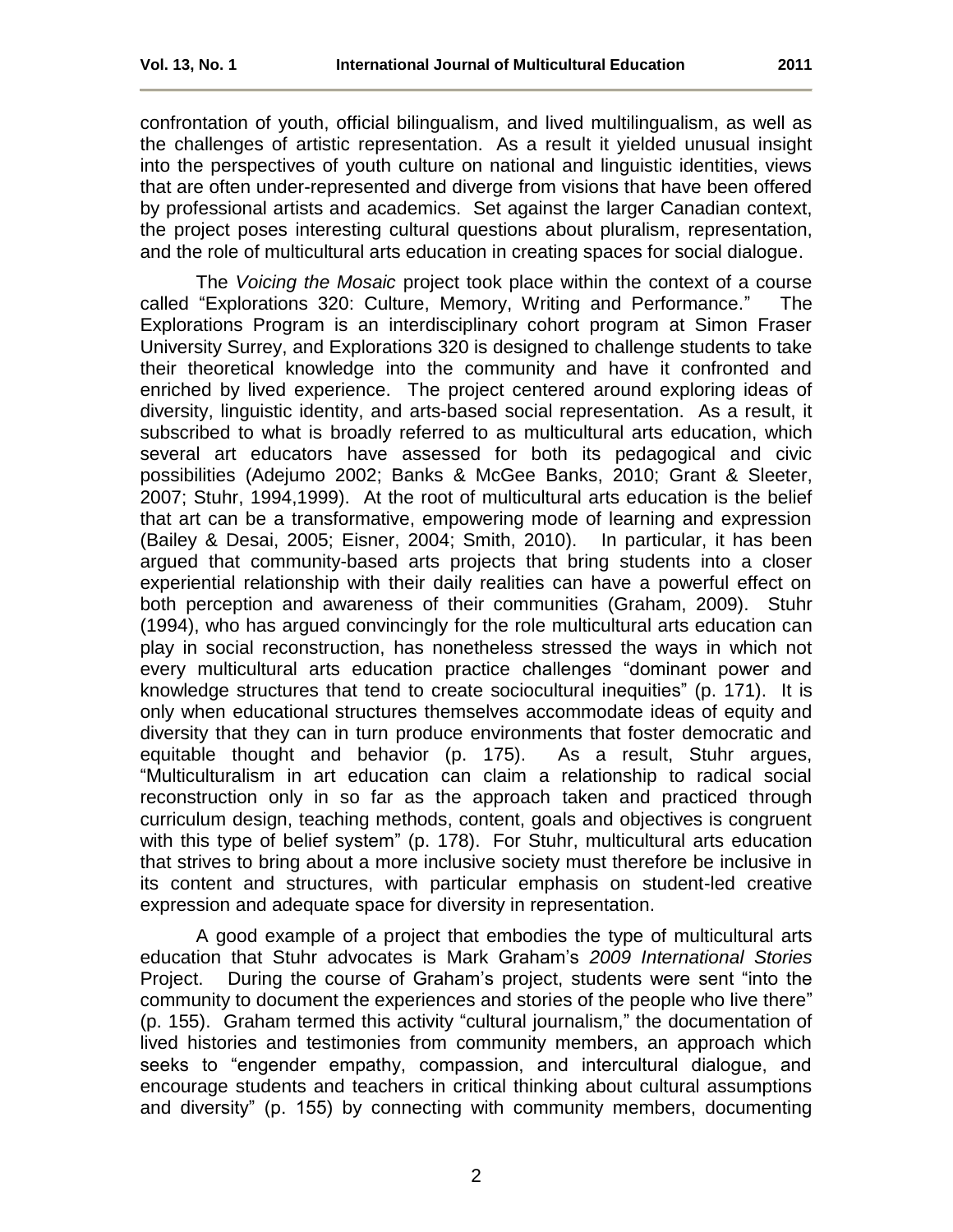their stories, and representing them through art photography and other types of visual art. Cohesive with Stuhr's view, the students were encouraged to make their own choices about subject matter and representation within the parameters of the project. Similarly, the *Voicing the Mosaic* students were also sent into the community with a sense of informed choice. With instruction on interviewing and ethics as well as university-vetted permission form, students were encouraged to ask community members to share their stories about language and belonging on video camera. In addition to providing an opportunity to experience multiple perspectives on community members' experiences, this footage provided students with a basis for self-reflection and was the raw material out of which the students would subsequently build their installation project and create their performance pieces.

In honing a greater awareness of their surroundings, the *Voicing the Mosaic* students were also asked to contextualize their findings within an empirical sense of the city's history and demographics. The ground out of which *Voicing the Mosaic* was built was the city of Surrey, a community in British Columbia's Lower Mainland where 47% of census respondents over the age of 15 are first generation Canadians (Canadian Census, 2006). In Surrey, 45.8% of the population is a visible minority. At home, one third primarily speak a language that is not of the official variety (English and French). In many ways, Surrey is a predictor, a microcosm of the emerging national reality. Similarly, the student body of the Simon Fraser University campus reflects the multilingual makeup of its environment. When Simon Fraser took over the campus from the Technical University of British Columbia in 2002, it was a make-shift space rented from the Central City Mall. Students passed the discount department store, Zellers, and the food court on their way to class. By 2007, a mezzanine and three stories of galleria space had been built to accommodate the University. In the center, still only steps away from the public mall, is the Dale B. Regher mezzanine, an airy intermediary space contained by chrome, wooden beams, and green glass. It is this space, in the center of Surrey, within the University but attached to a busy commercial shopping area, that housed the public art project.

Surrey, originally a suburb of Vancouver but now projected to overtake it in population by 2020, has the ironic history of a traditionally low income area pushed into the spotlight by multiculturalism based more on economics than trendy politics. "Surrey" received its name from a homesick Englishman who saw something of his hometown in the green landscape across the Fraser River, while the center of Surrey, "Whalley," was later named after the owner of a local gas-bar and was built on the burial ground of the Kwantlen Nation. While sections of Surrey have become affluent, Whalley is marked by a noticeable drug trade and other urban ills. The city has made a significant push toward gentrification of the downtown areas with a mixed success that has seen the arrival of condominium developments but a homeless problem that has been dispersed rather than diminished. The '80s and '90s witnessed the arrival of a significant wave of immigrants, particularly from South East Asia, with the most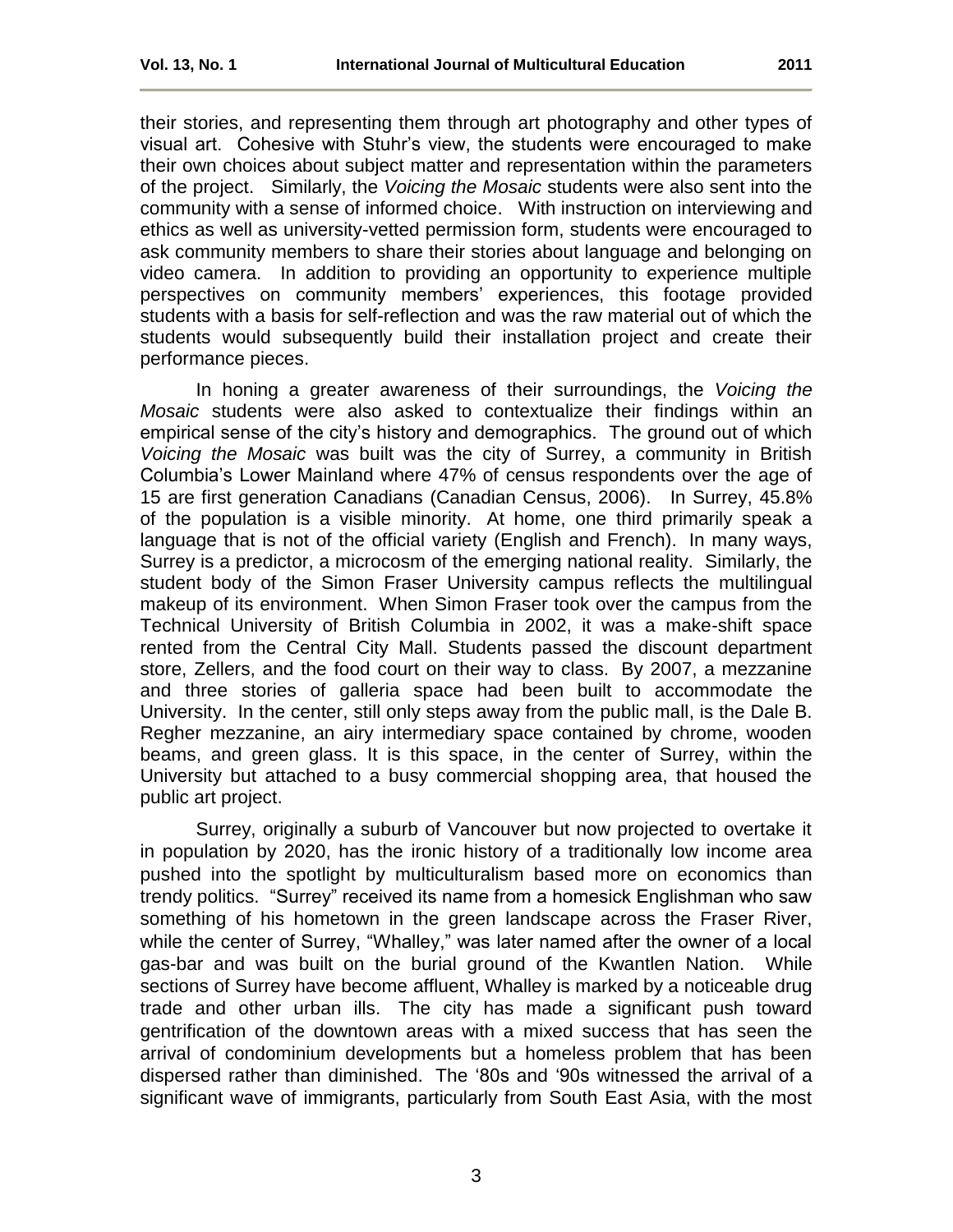significant jump in immigration numbers occurring between 1991 and 2000 (Canadian Census, 2006). The city's motto "the future lives here" can be read in several ways, certainly as a desire to identify the city with its growing potential rather than with its past reputation, but also as a gesture toward a significant portion of the population that left its countries of origin in search of a new beginning. In preparing for the arts project, students researched and provided oral and written reports on Surrey's history as well as the region's language demographics.

#### <span id="page-3-0"></span>**Preparing Through Literature**

As a complement to creating multicultural art, several education and multicultural education theorists have commented on the value of studying literature in encouraging students to think more widely and more empathetically about their surroundings (De León, 2002; Rabin, 2010; Roche, 2004). In thinking about Surrey, students were assigned a variety of theoretical and creative works on language and identity, including John Ralston-Saul's assessment (1997) of the Canadian milieu: "Since the eighteenth century Canada has functioned as a confusion of minorities major and minor. This is what the country is" (p. 111). More than just something that must be contended with, Saul underlines the advantages of this heterogeneity: "What makes Canada interesting is that it was built upon the assumption that a jarring note was a positive thing…. It is the doubt, the questioning, the uncertainty which is there to keep us focused on the idea of the society rather than slipping into the old nationalist certitudes" (p. 129). This idea of the mosaic as the undercutting of exclusionary national fervor has held a certain amount of sway as an appealing way of thinking about tolerance and accommodation. While this idea of Canadian society has much ideological appeal, however, it has not solved the practical realities of alienation and exclusion or the related quandary of representation. At the end of the day, the central tension in creating art about pluralism is the pull between the multitudinous variety of experiences and identities, on the one hand, and the need for some kind of realizable artistic vision, on the other hand. With the absence of a common history, an understood body of images, or the mastery of a common language, art designed for public presentation, particularly that which broaches questions of language and identity, must in effect re-invent itself in order to be both inclusive and effective.

In addition to Ralston-Saul, students were also exposed to ideas such as those of Homi Bhabha, who has stressed both the creative and the "hybrid" notion of identity in his seminal text, *The Location of Culture* (1959). Central to hybridity is the understanding that those possessing backgrounds and languages other than the dominant ones exist in a "third space" between their home culture and the culture in which they currently dwell. Bhabha presents the construction of the immigrant's self-identity as a delicate balance between retaining the self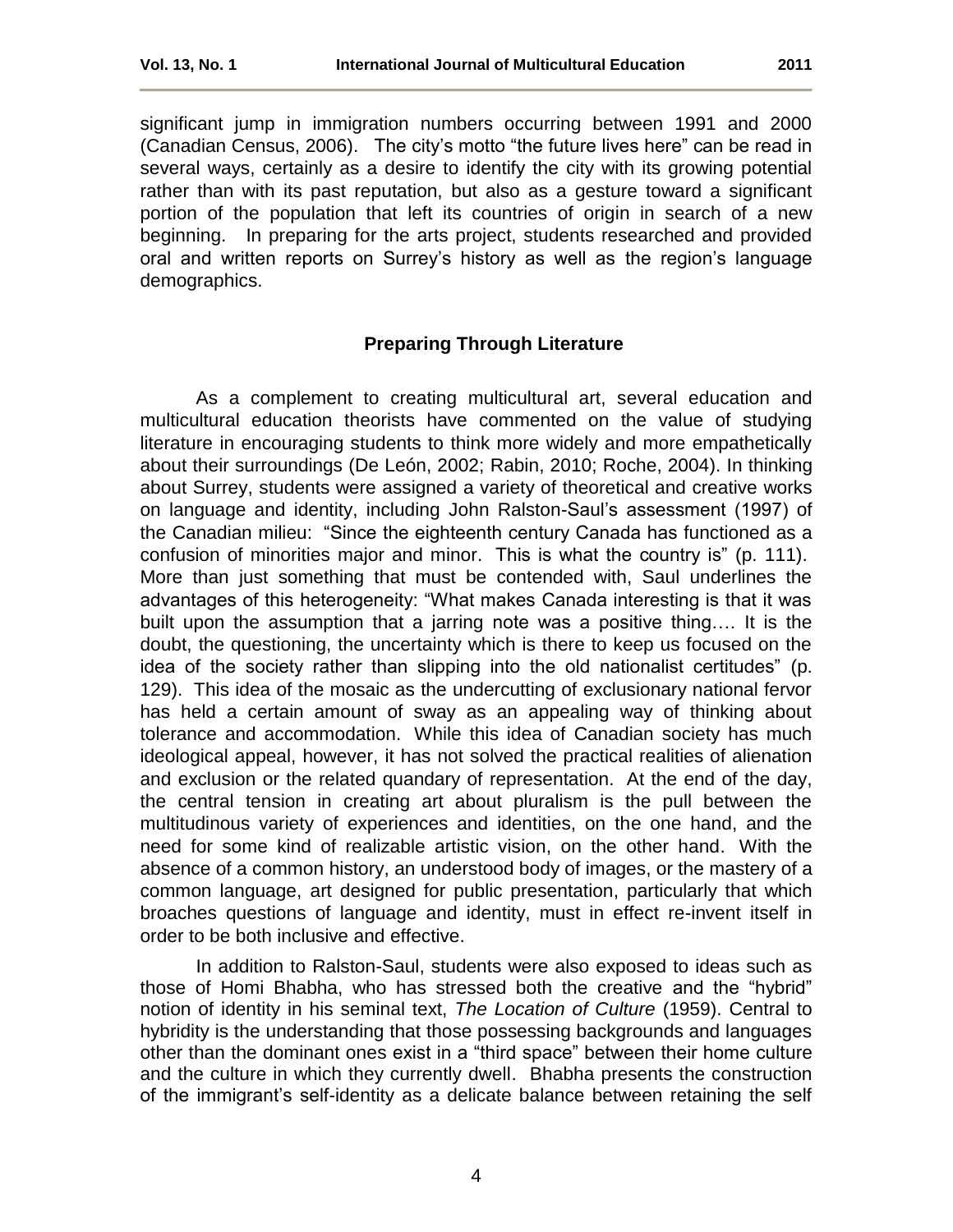that was imagined at home and the acceptance of new states of being brought about by the processes of migration. It is "politically crucial," Bhabha writes, to think beyond "narratives of originary and initial subjectivities" and to move into "in-between" spaces that "provide the terrain for elaborating strategies of selfhood – single or communal – that initiate new signs of identity, and innovative sites of collaboration, and contestation, in the acts of defining the idea of the society itself" (p.7). An important element here is the way in which Bhabha perceives the re-imagining of selfhood to be intricately linked to the "idea of the society," a meditative theory on how the re-imaging of ourselves may be an instrument of collective change. But also key to a consideration of language identity and the arts is the way that Bhabha highlights the creative aspects of identity-formation: "[I]t is the space of intervention emerging in the cultural interstices that introduces creative invention into existence. And one last time, there is a return to the performance of identity as iteration, the re-creation of the self in the world of travel, the resettlement of the borderline community of migration" (p. 9).

With Saul's idea of the "jarring note" and Bhaba's concepts of hybridity in mind, the students then read a variety of creative works that explored the tensions and creative possibilities of co-existent language subjectivities. For example, the students read works by Canadian Caribbean writers such as Austin Clarke (2003, 2007), who frequently integrates pidgin or patois into the fabric of his texts, as well as poets such as Lola Tostevin (1991, 2004, 2007) who plays with the gaps and silences in understanding between Canada's two official linguistic groups, anglophones and francophones. Students were particularly responsive to close-readings of Tostevin's poem "Gyno-text," where we explored her complex understanding of the "in-between" of languages:

| a         |          |
|-----------|----------|
| different |          |
| tongue    |          |
| to        |          |
| pen       |          |
| a         |          |
| trait     |          |
|           |          |
| le        |          |
| trait     |          |
| d'union   |          |
|           | (p. 281) |

Here, the English and French simultaneously work together to further the text while at the same time the punning undermines the text's coherence: to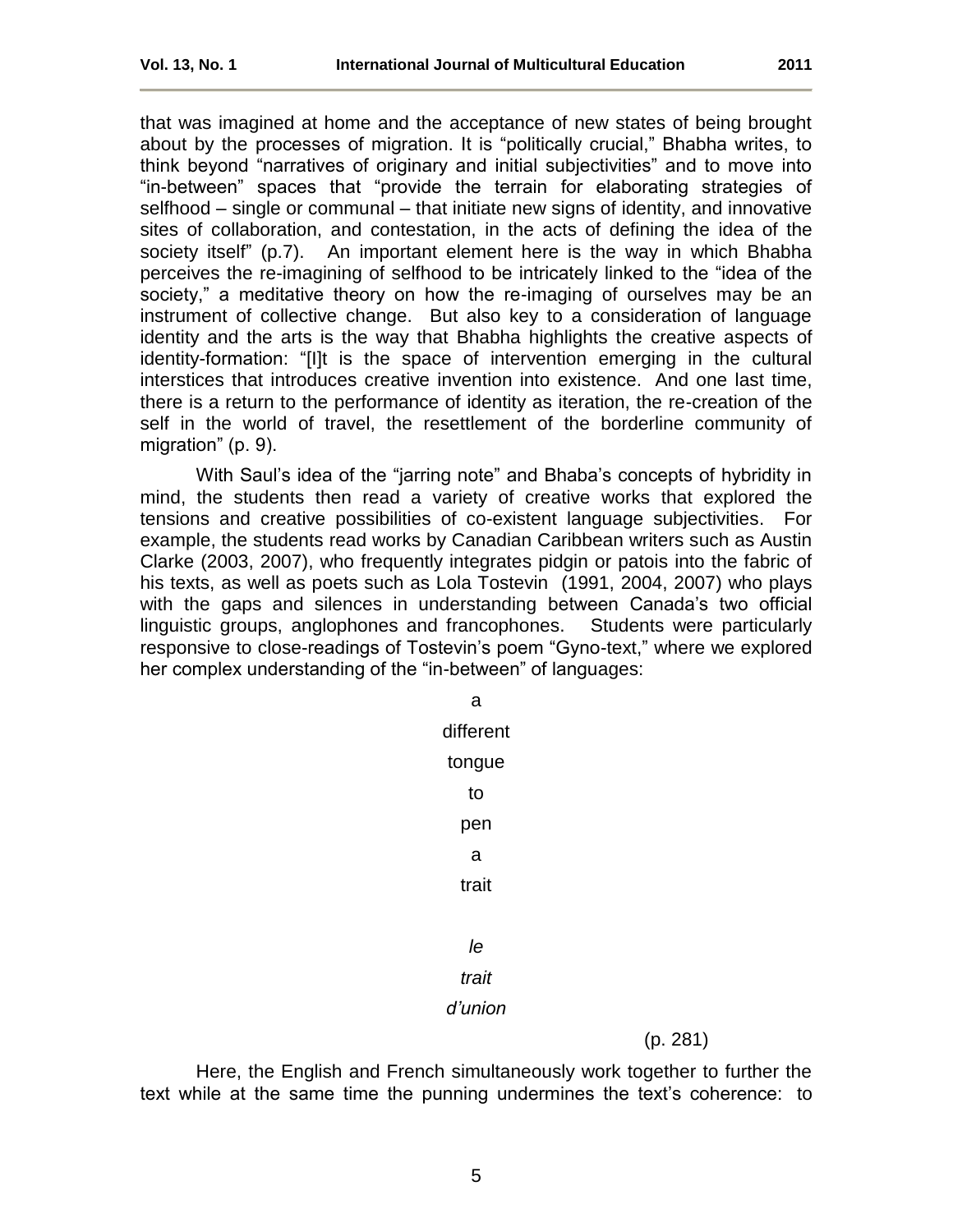"pen a trait" suggests an ability to master a characteristic in writing, while "le trait d'union" is literally a hyphen, the joining space between two things. The English ―trait‖ which seemed easy to pin (or pen) down becomes much more slippery when its doppelganger, the "*trait*," is introduced in all of its intermediary, linking, and contingent suggestiveness. The hyphen itself becomes symbolic of the "inbetween" space that is being explored, the gaps that exist within linguistic and national "union." While the tone of the text is playful, Tostevin is making an important point about the ways in which languages can at once work together and undermine each other's monopoly on meaning – an interesting linguistic equivalent to Saul's evocation of doubt, questioning, and uncertainty as foundational to the ongoing task of civil society making. This reading helped to ground students in more complex ideas about the possible combinations of languages and identities before they themselves began to "make art" out of the experiences and video footage they had gathered.

#### <span id="page-5-0"></span> **Art Making**

After a month of literary and theoretical readings and demographic research, which was complemented by the video-recorded interviews, students were ready to begin making sense of what they had gathered and to transform it into creative form. A notable aspect of the interviews was the diversity of the respondents. Interviewing across generations, cultures, and languages, students spoke to a variety of Surrey residents on campus, out of doors, and in their homes. In addition, the third-year students collected anonymous journal responses from first-year Explorations students, asking them to comment on their experiences with language and identity in Canada. Interestingly, the responses of older generations and younger generations of new Canadians were remarkably similar in both tone and content. Many felt happy to be a part of a relatively free, democratic society, but most had encountered some form of discrimination or prejudice due to language or accent.

The following stories are representative examples. One student described the humiliation of arriving in Canada, being placed in the seventh grade, despite the fact he was several years ahead in his own country, and being taunted by his classmates for an English vocabulary that consisted of two words: "apple" and "orange." Another student wrote of her embarrassment when her mother would ―rant‖ at her in French in front of her English-speaking friends. These stories were developed into monologues and scenes, as were experiences with language difficulty and official recognition central to the student artists' own lives. In describing the transformation of family history into a scene for the *Voicing the Mosaic* performance piece, one student noted:

We came up with the janitors' scene as a sort of spur of the moment idea…. We were thinking about our parents and how when they came to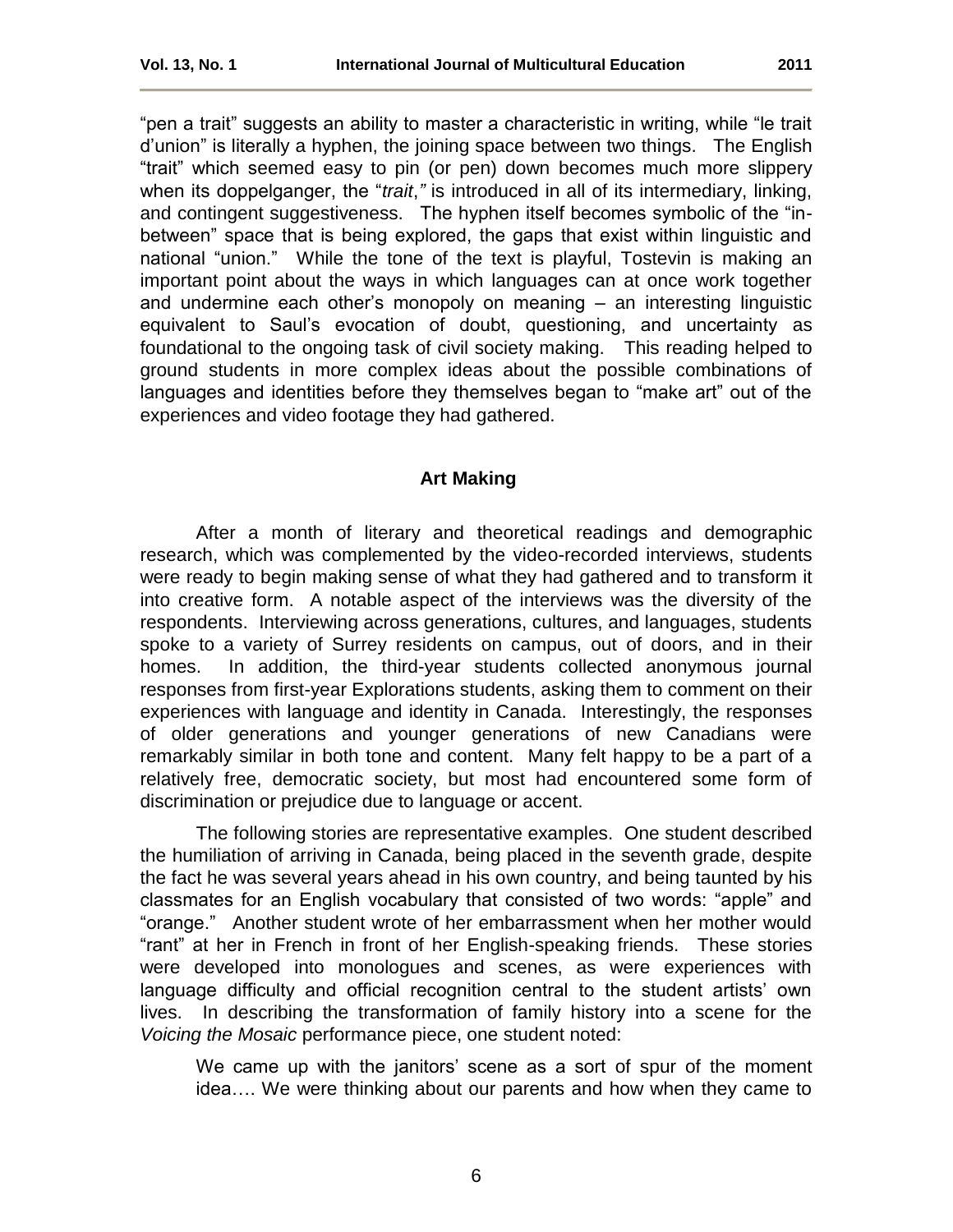Canada their credentials weren't recognized. And so you could have a genius working as a janitor in Canada which is not exactly right but … we're actually hoping to really stress that fact. I know it's not really a good thing but sometimes if you speak to something it will change. (Explorations 320, 2007)

Desire for change also shaped scenes that students scripted from more public encounters. Surrounded by social contexts in which language interactions can result in enrichment as well as practical difficulties, one student described observing a Cantonese speaker overwhelmed and frustrated by the difficulties of communicating his destination to an English-speaking bus driver. Replicating the experience in the performance piece, the students enacted the passenger's agitation and distress in attempting to find out if the public bus was going to ―Granville Street.‖ In the clash of languages and accents, the Cantonese speaker becomes increasingly frustrated until the intervention of an interpreter, a fellow passenger. This scene, in particular, struck a chord with audiences. After one public performance, I received the following email from a member of the SFU Surrey staff:

Thank you to you and your students for this morning's performance; I love to see political and social issues explored through theatre and art. Please congratulate the students for an energetic and moving piece. During the scene on the bus, I was eerily reminded of poor Robert Dziekanski at YVR.

The story of Robert Dziekański, a Polish immigrant fatally tasered by the Royal Canadian Mounted Police at the Vancouver airport on October 14, 2007, for no apparent reason other than agitation and a language barrier that prevented him from expressing his needs in an official language, was very much in the air during the November staging. The public inquiry into Dziekański's death did not begin until May. Though anecdotal, the fact that several audience members commented on the Dziekański case in the question-and-answer session after the performance seemed to suggest that in this case the art project was able to play a significant role in the absorption and concentration of collective emotion about the role of languages in the just society.

In addition to the performance art, students also constructed a large piece of installation art which explored similar themes. In preparing for the conceptualization and building of the art work, students considered the history of public art and the need for new, more representative models. As many have pointed out, public art has more often been used as a tool to enforce singularity rather than to unveil the nature of the plural (Adamek & Lorenz, 2008; Gérin & Mclean, 2009). The artistic transformation of public space is not neutral or decorative. It is political and ideological, which has resulted in restrictions to access. As Annie Gérin (2006) writes: "Public art serves to claim territory for a (cultural, social, political, ideological) purpose, and it claims to anchor it by the characteristic durability of its materials" (p. 326). Turning to the example of the Quiet Revolution, Gérin notes that during this time public artworks "produced the illusion of straightforward ownership of Québecois spatiality of the Québecois,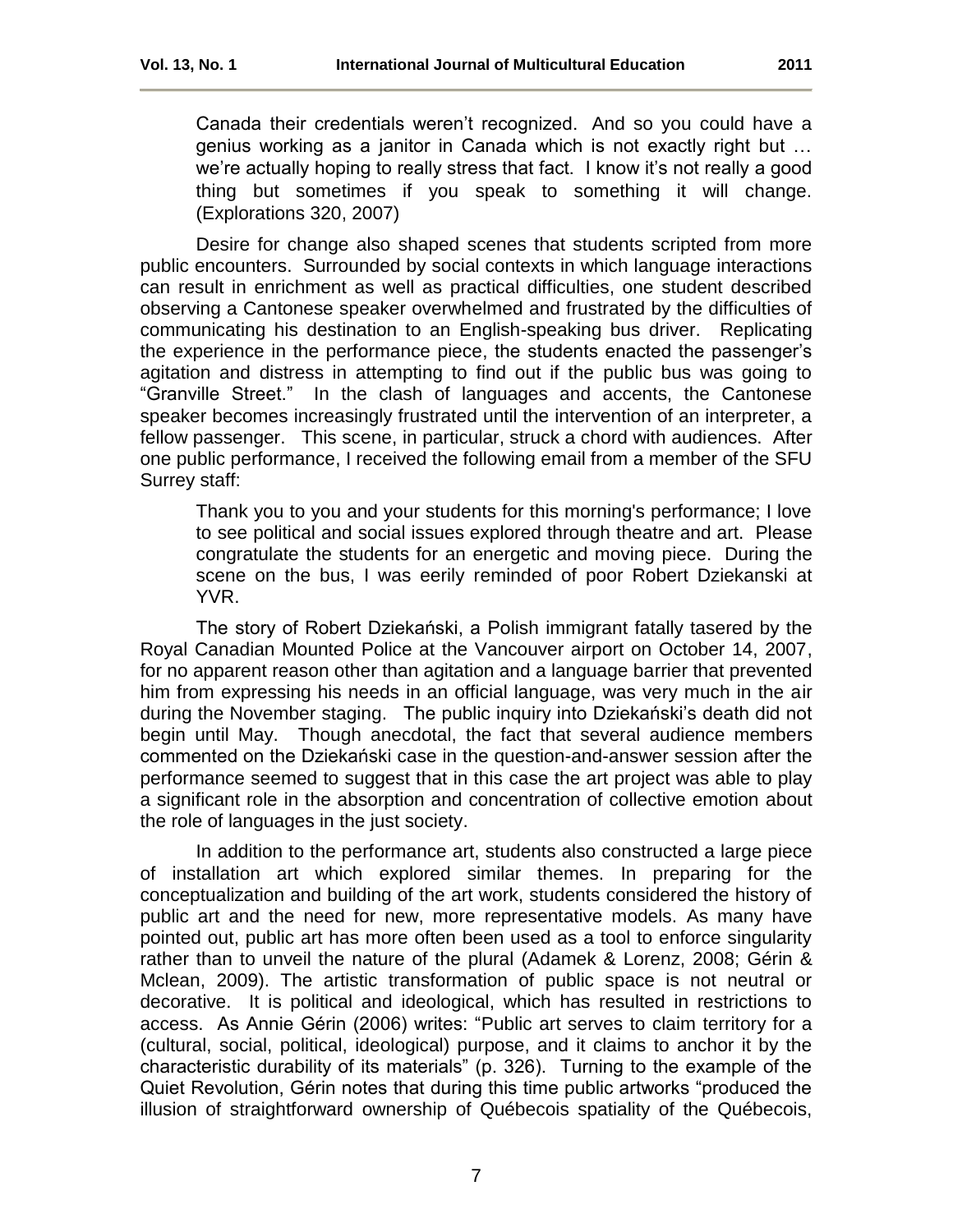concealing the vicariousness of public spaces as well as cultural identities" (p. 326). While Quebec in the 1960s is the example, here, it is rather universally true that it has been easier and more politically advantageous to create public art that conceals rather than one that can be called genuinely revelatory. The narrative of official bilingualism, while bi-lingual and bi-cultural, would also represent a concealing art in a community like Surrey.



The *Voicing the Mosaic* students therefore realized that their public representation must depend on the acknowledgement and representation of languages and narratives both official and unofficial, of an official bilingualism which must be interlaced and at times displaced by voices that speak other tongues. The dialectic of inclusion, artistic and political, relies on a willingness to negotiate new shades of identity through an engagement with hybridity—and not just for the newly arrived. As a result, the students were keen to reveal both the positive and negative aspects of a society that brands itself as officially "multicultural" yet only recognizes two languages, and to use technology in ways that highlighted the gaps, silences, and unexpected insertions of their interview subjects. After considering many possible approaches, the students opted to use a combination of video and written materials. The *Voicing the Mosaic* installation was 12x18 feet and consisted of a half-shell dome made of cotton and synthetic materials housing four televisions running simultaneous interviews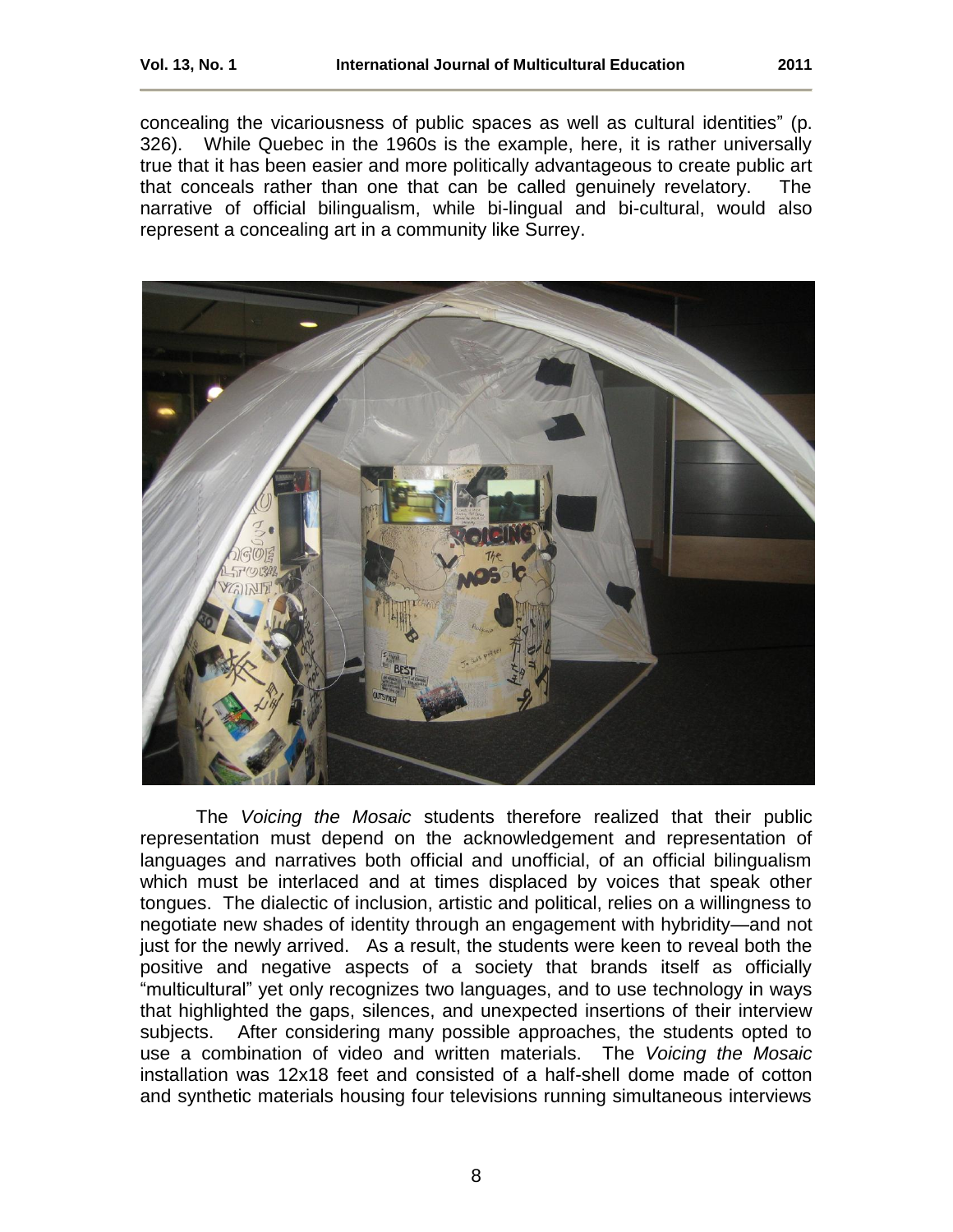with Surrey residents about their experiences with language and identity in Canada. In addition, three-and-a-half foot platforms, four feet in diameter with three steps protruding toward the front, were swathed with messages to the audience, multi-lingual stories about the Canadian linguistic experience, largely drawn from the first-year students' journal writing. Mannequins pasted with various languages and written characters stood atop each platform, a gesture toward the embodied nature of linguistic identity. The videos, which played on continuous loop within the half-shells, showed the people of Surrey speaking for themselves; the messages were layered, multiple, and uncontained by a central object lesson. But it also illustrated a type of coherence specific to the sensemaking of millennial multicultural Canadian youth: the energy of multiplicity as it exists in its tangential, persistently shifting form, a "unity" that is paradoxically a dis-unity existing within the boundaries of the civic society. These students did not see the multiple and the multilingual as something that exists on the fringes of a dominant culture. They saw it as the center.



# <span id="page-8-0"></span>**Conclusion**

The *Voicing the Mosaic* Project was an experiment in bringing together cultural theory with community interviews and arts education practice. In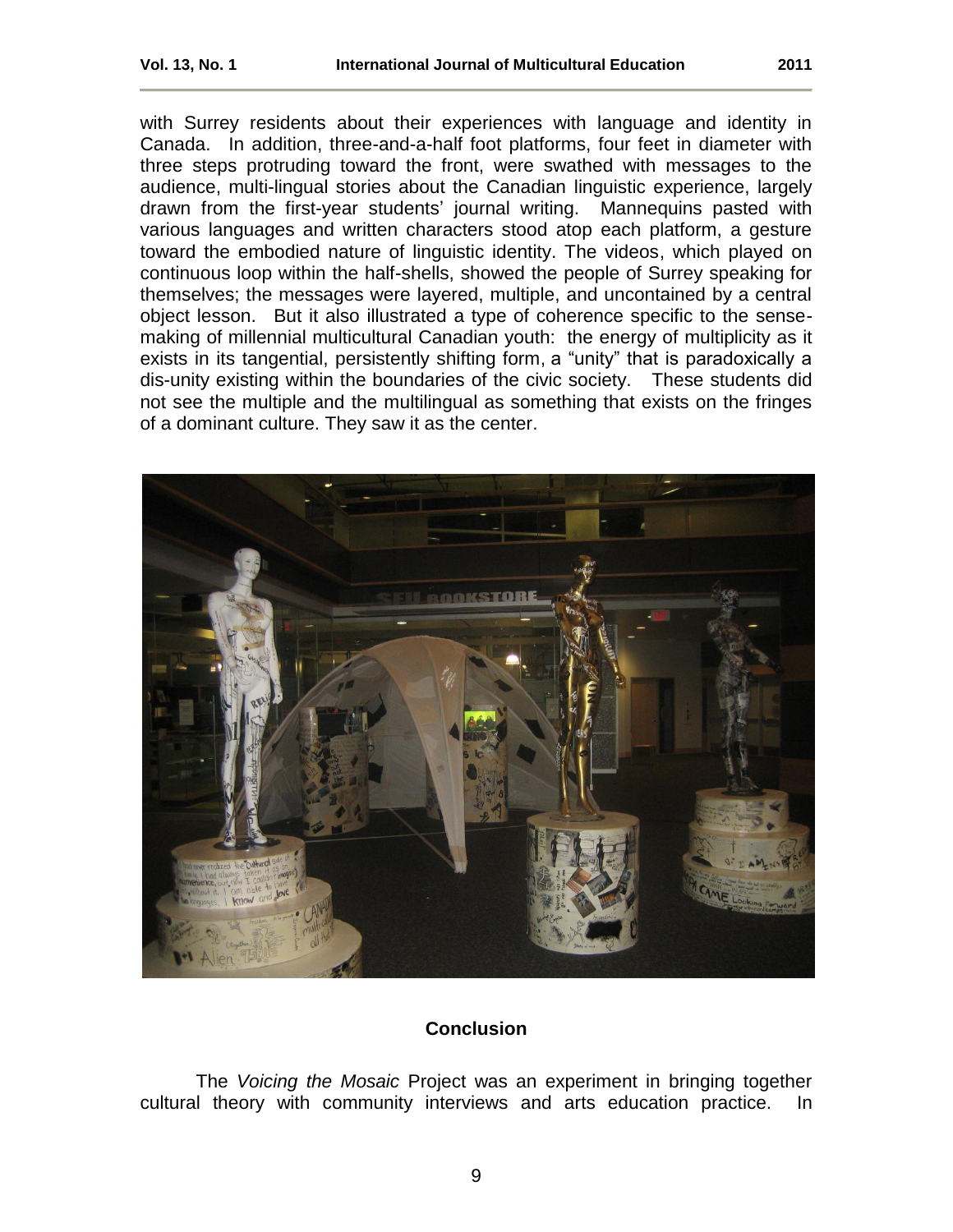grounding students in literature that expanded their sense of linguistic identity and inclusiveness while giving them a great deal of artistic freedom, the project existed within the parameters of Stuhr's (1994) view of a multicultural education practice that enables students to participate in the processes of social reconstruction. Certainly the students emerged with a strong feeling for their own role in promoting social dialogue. When, as Stuhr suggests, students are enabled to represent themselves freely in arts education contexts, their ability to transform blank space, civic space, and public space into locations for thoughtful collective consideration should not be underestimated. Bhabha's (1959) insistence on identity formation as an inherently creative process and the social ramifications of this invitation open the door to a realm where arts production contributes to the re-imagination of the social body. This is not a utopian exercise. It is as much about materializing and confronting our social ills as it is about dreaming something else. Creative access to centralized, physical environments is a spatial metaphor. It speaks very clearly. It says, "Welcome to the conversation.‖ For the students at SFU Surrey, engaging in this dialogue permitted them to express an inclusive vision of the languages and experiences that contribute to Canadian identity. Furthermore, it allowed them to present their ideas, through installation and performance art, to the University and greater community in a way that fostered both theoretical discussion and the more intimate sharing of stories and experiences. As a result, *Voicing the Mosaic* provided a transformative experience for students that exceeded a conventional academic survey of multicultural themes. The project therefore suggests that multicultural arts education can be a powerful complement to a traditional postsecondary curriculum, one that both enriches standard practice and creates new pathways to learning and understanding.

#### <span id="page-9-0"></span>**References**

- Adamek, M., & Lorenz, K. (2008). "Be a crossroads": Public art practice and the cultural hybrid. In C. Cartiere & S. Willis (Eds.), *The practice of public art* (pp. 56-65). New York: Routledge.
- Adejumo, C. (2002). Considering multicultural art education. *Art Education*, *55*(2), 33-39.
- Bailey, C., & Desai, D. (2005). Visual art education: Engaged visions of history and community. *Multicultural Perspectives*, *7*(1), 39-43.
- Banks, J. A., & McGee Banks, C. A. (Eds.). (2010). *Multicultural education: Issues and perspectives* (7th ed.). Hoboken, NJ: John Wiley & Sons.
- Bhabha, H. (1959). *The location of culture*. New York: Routledge.
- Clarke, A. (2003). *Choosing his coffin: The best stories of Austin Clarke*. Toronto, Canada: T. Allen Publishers.